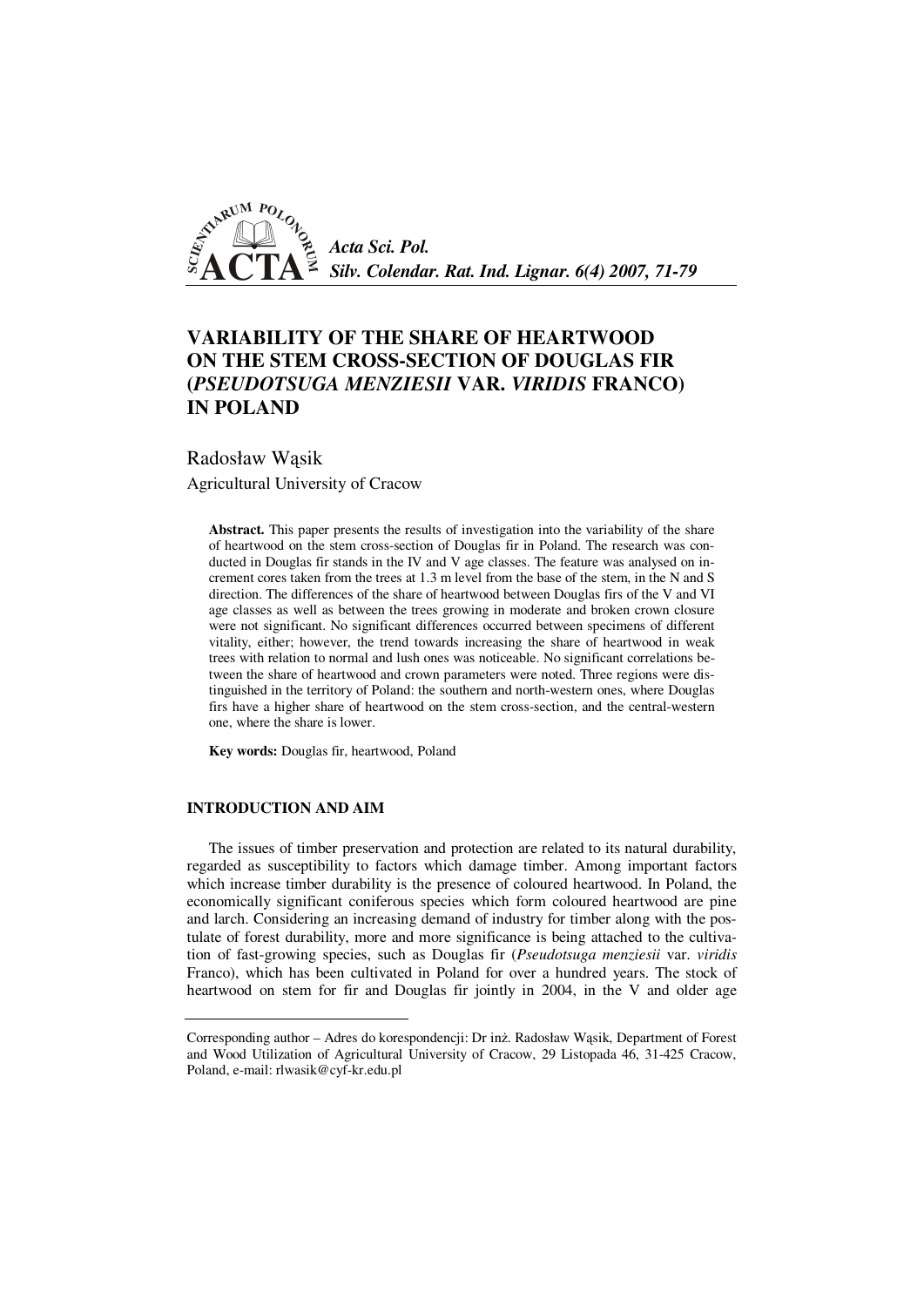classes, amounted to about 2.5 mln  $m<sup>3</sup>$  [Leśnictwo 2005]. Expectedly, in the near future the harvesting of Douglas fir timber and its importance in timber industry are going to increase. The knowledge of variability of the share of heartwood in Douglas fir timber is going to have practical significance for timber protection and conservation.

The aim of the present study is analysis of variability of the share of heartwood on the stem cross-section of Douglas fir (*Pseudotsuga menziesii* var. *viridis* Franco) in Poland.

#### **METHODS**

Field work was carried out in 28 selected forest stands (Table 1). The selection criteria were: age, which could not be lower than 80 years, and the presence of several dozens of Douglas fir trees in a stand. In each stand, 30 trees belonging to the main stand (towering, dominant and co-dominant trees) were selected randomly [Wąsik 2006]. It was assumed that they should grow in sections with the largest share of Douglas fir; the micro-sites extreme with regard to topography and soil were disregarded. Such a method of tree selection was dictated by enormous differentiation of stand species composition and the spatial distribution of Douglas fir in a stand. On selected trees, measurements were taken of, among others, breast-height diameter, crown height, length and width as well as bark thickness. Moreover, tree vitality was assessed considering such features as crown size, needle loss and type of tree top. Each tree was qualified to one of three vitality groups: lush, normal or weak. From each of the first 15 trees measured, two increment cores were taken - on the northern and southern sides – by means of Pressler's borer.

On smoothed surfaces of the increment cores, the width of the zone of sapwood was measured exact to 1 mm. The calculation of the share of heartwood was based on the sizes of the surface of the stem cross-section under bark and of the surface of heartwood. The diameter of the stem under bark was the difference between the size of the breast-height diameter in the N-S direction and the sum of bark thickness in these two directions. The diameter of heartwood was calculated as the difference between the stem under bark and the sum of the width of the sapwood zones on the two increment cores taken from the timber.

The procedures following were applied in statistical analyses [Stanisz 1998, Statistica... 2004]. The accordance of empirical distributions with the normal distribution was assessed by means of Shapiro-Wilk's test; the uniformity of variance was assessed by means of Levene's test. The significance of differences between the average values of two trials whose distribution was in accordance with the normal one was verified using the t-Student test for independent trials and using U Mann-Whitney's test when the assumptions of the parametric test were not fulfilled. The significance of differences between the means for many trials whose distributions remained in accordance with the normal one were verified using the analysis of variance; in the case of the lack of accordance with the normal distribution – using Kruskal-Wallis' test.

The degree of interdependence of two variables was determined on the basis of Pearson's coefficient of linear correlation. For testing statistical hypotheses, the significance level  $\alpha$  < 0.05 was assumed.

72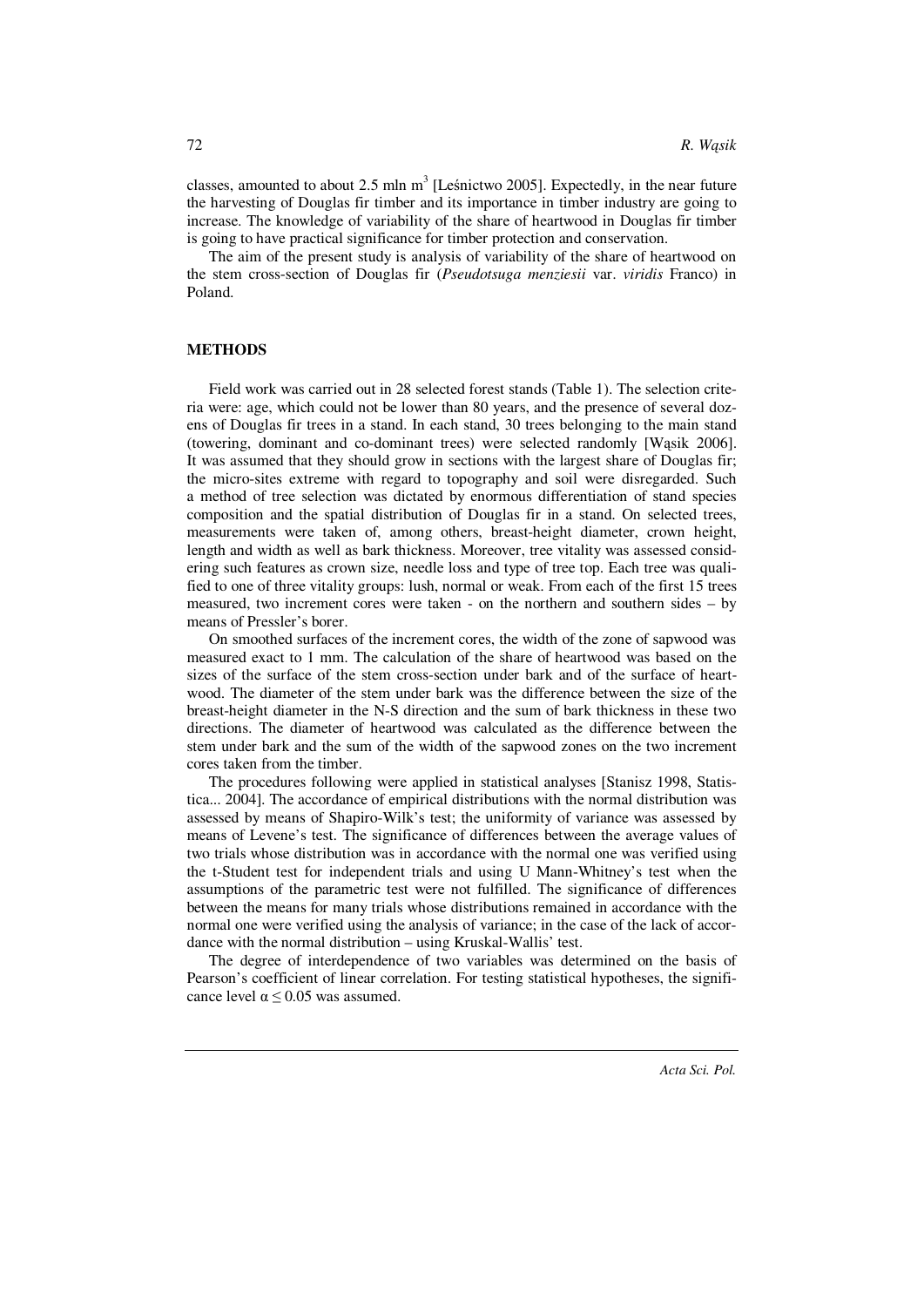| Table 1. Site and stand characteristics and location of sample plots                        |
|---------------------------------------------------------------------------------------------|
| Tabela 1. Lokalizacja oraz charakterystyka siedliskowo-drzewostanowa powierzchni badawczych |

| No.<br>Lp. | Forest district, subdistrict, division<br>Nadleśnictwo, leśnictwo, oddział | Altitude, exposure, relief<br>Wysokość n.p.m., ekspozycja, rzeźba terenu | Douglas<br>fir age<br>Wiek<br>daglezji | Species composition<br>Skład gatunkowy | Site<br>type<br><b>STL</b> | Soil type<br>Typ gleby                           | Stand density<br>Zwarcie |
|------------|----------------------------------------------------------------------------|--------------------------------------------------------------------------|----------------------------------------|----------------------------------------|----------------------------|--------------------------------------------------|--------------------------|
|            | 1 Tomaszów Lubelski, Hrebenne, 356c                                        | 200, ---, hilly - pagórkowaty                                            | 100                                    | 5 Db, 3 So, 1 Bk, 1 Dg                 | Lśw                        | brown acid - brunatna kwaśna                     | broken – przerywane      |
|            | 2 Krasiczyn, Bełwin, 101a                                                  | 350-450, S-E, steep slope – stok stromy                                  | 107                                    | 8 Bk, 1 Md, 1 Dg                       | Lwyż                       | brown leached - brunatna wyługowana              | moderate - umiarkowane   |
|            | 3 Dukla, Odrzykoń, 87b                                                     | 400, S, slanting slope $-$ stok pochyly                                  | 105                                    | 7 Dg, 2 So, 1 Jd                       | Lwyż                       | brown acid - brunatna kwaśna                     | broken - przerywane      |
|            | 4 Lesko, Manasterzec, 26a                                                  | 400-450, S, slanting slope – stok pochyły                                | 120                                    | 6 Jd, 1 So, 1 Md, 1 Bk, 1 Dg           | Lwyż                       | brown acid - brunatna kwaśna                     | broken - przerywane      |
|            | 5 Sucha, Mosorne, 68y                                                      | 600, N-W, gentle slope - stok łagodny                                    | 120                                    | 9 Dg, 1 So                             | <b>LMG</b>                 | brown podzolic - brunatna bielicowana            | broken - przerywane      |
|            | 6 Ujsoły, Złatna, 59a                                                      | $620-760$ , W, precipitous slope – stok spadzisty                        | 100                                    | 10 <sub>Dg</sub>                       | LG                         | brown acid - brunatna kwaśna                     | broken – przerywane      |
|            | 7 Bardo Śląskie, Dębowina, 225g                                            | 450, N-E, precipitous slope $-$ stok spadzisty                           | 90                                     | $6$ Dg, $3$ Sw, $1$ Bk                 | LG                         | brown acid - brunatna kwaśna                     | broken – przerywane      |
|            | 8 Bystrzyca Kłodzka, Lasówka, 309c                                         | 720-750, S-E, gentle slope – stok łagodny                                | 107                                    | $9$ Dg, $1$ Sw                         | LMG                        | brown acid - brunatna kwaśna                     | broken - przerywane      |
|            | 9 Jugów, Ścinawka Dolna, 118f                                              | 420, W, slanting slope – stok pochyły                                    | 90                                     | 6 Dg, 3 Sw, 1 Md                       | LMG                        | brown acid - brunatna kwaśna                     | moderate - umiarkowane   |
|            | 10 Kamienna Góra, Podlesie, 268d                                           | $580-680$ , E, steep slope – stok stromy                                 | 96                                     | $7 \text{ Dg}$ , $3 \text{ Sw}$        | <b>BMG</b>                 | brown acid - brunatna kwaśna                     | broken – przerywane      |
|            | 11 Rybnik, Książnice, 102a                                                 | $204-311$ , ---, flat - płaski                                           | 100                                    | $7$ Dg, $2$ Db, $1$ Sw                 | LMśw                       | ground gley, proper – gruntowo glejowa, właściwa | moderate – umiarkowane   |
|            | 12 Tułowice, Szydowiec, 151g                                               | $185, ---, even - równy$                                                 | 80                                     | $8$ Dg, $2$ Sw                         | LMśw                       | brown acid - brunatna kwaśna                     | broken - przerywane      |
|            | 13 Oleśnica, Dabrowa, 63j                                                  | $200, \ldots$ , plan - równinny                                          | 100                                    | 6 So, 3 Dg, 1 Bk                       | Lśw                        | brown acid - brunatna kwaśna                     | moderate - umiarkowane   |
|            | 14 Lwówek Śląski, Gradówek, 308k, 308cx                                    | $300$ , W, slanting slope – stok pochyły                                 | 110                                    | 3 Sw 3 Bk 2 Dg 1 Md                    | Lwyż                       | brown acid - brunatna kwaśna                     | moderate - umiarkowane   |
|            | 15 Jarocin, Cielcza, 180a                                                  | ---, N, lowland undulating - nizinny falsity                             | 96                                     | 9 Dg, 1 Db                             | LMśw                       | fawn, podzolic - płowa, bielicowana              | broken - przerywane      |
|            | 16 Sława Śląska, Stare Strącze, 3311                                       | $87, --, flat-ptaski$                                                    | 86                                     | 7 Dg, 2 Sw, 1 Db                       | Lśw                        | brown acid - brunatna kwaśna                     | broken - przerywane      |
|            | 17 Kościan, Olejnica, 256h                                                 | 70-90, ---, flat - płaski                                                | 96                                     | 7 Dg, 2 Db, 1 So                       | LMśw                       | podzolic proper - bielicowa właściwa             | broken - przerywane      |
|            | 18 Nowa Sól, Mirocin, 176h                                                 | $95, --, flat - plaski$                                                  | 88                                     | 4 Db, 3 Dg, 2 So, 1 Md                 | LMśw                       | brown podzolic - brunatna bielicowana            | moderate - umiarkowane   |
|            | 19 Lubsko, Jeziory Dolne, 24i                                              | $86, --$ , flat – płaski                                                 | 115                                    | 5 Dg, 3 Db, 2 Bk                       | LMśw                       | fawn proper – płowa właściwa                     | moderate - umiarkowane   |
|            | 20 Rzepin, Kunowice, 190d                                                  | $80, \dots$ , even – równy                                               | 110                                    | 10 <sub>Dg</sub>                       | Lśw                        | brown - brunatna                                 | broken - przerywane      |
|            | 21 Choszczno, Ziemomyśl, 883g                                              | $100, ---, even - równy$                                                 | 113                                    | 10 <sub>Dg</sub>                       | Lśw                        | brown podzolic - brunatna bielicowana            | broken – przerywane      |
|            | 22 Międzyzdroje, Warnowo, 62f                                              | $10, --$ , flat – płaski                                                 | 117                                    | 10 <sub>Dg</sub>                       | LMśw                       | rusty, rusty-brown - rdzawa, rdzawo-brunatna     | broken – przerywane      |
|            | 23 Sławno, Jarosławiec, 85c                                                | $120, --, flat-phaski$                                                   | 115                                    | 10 <sub>Dg</sub>                       | LMśw                       | brown acid - brunatna kwaśna                     | broken - przerywane      |
|            | 24 Gdańsk, Renuszewo, 94c                                                  | $146, \ldots$ , flat – płaski                                            | 120                                    | 8 Dg, 1 Bk, 1 So                       | Lśw                        | brown acid - brunatna kwaśna                     | moderate - umiarkowane   |
|            | 25 Łopuchówko, Wojnowo, 169c                                               | $86, --, flat - plaski$                                                  | 103                                    | 6 Dg, 4 So                             | Lśw                        | brown leached - brunatna wyługowana              | broken – przerywane      |
|            | 26 Miradz, Młyny, 109a                                                     | $105, \ldots$ , flat – płaski                                            | 115                                    | 4 So, 3 Dg, 3 Db                       | LMśw                       | brown, proper - brunatna, właściwa               | broken - przerywane      |
|            | 27 Lipka, Białobłockie, 153d, 153g                                         | 120, ---, lowland undulating - nizinny falisty                           | 94                                     | 6 Dg, 4 So 9 Dg, 1 Bk                  | <b>BMśw</b>                | rusty, rusty-brown - rdzawa, rdzawo-brunatna     | broken - przerywane      |
|            | 28 Kwidzyn, Gonty, 237f                                                    | ---, ---, lowland undulating - nizinny falisty                           | 105                                    | 10 <sub>Dg</sub>                       | Lśw                        | fawn, proper - płowa, właściwa                   | broken - przerywane      |

The data come from management statements or plans of management of seed-producing stands.

Dane pochodzą z operatów urządzeniowych bądź planów zagospodarowania drzewostanów nasiennych.<br>Dg – Douglas fir, So – Scots pine, Bk – common beech, Św – norway spruce, Md – European larch, Db – oak, Jd – fir, Lśw – fresh b mixed mountain forest, LG – mountain forest, BMG – mixed mountain coniferous forest, BMśw – fresh mixed coniferous forest.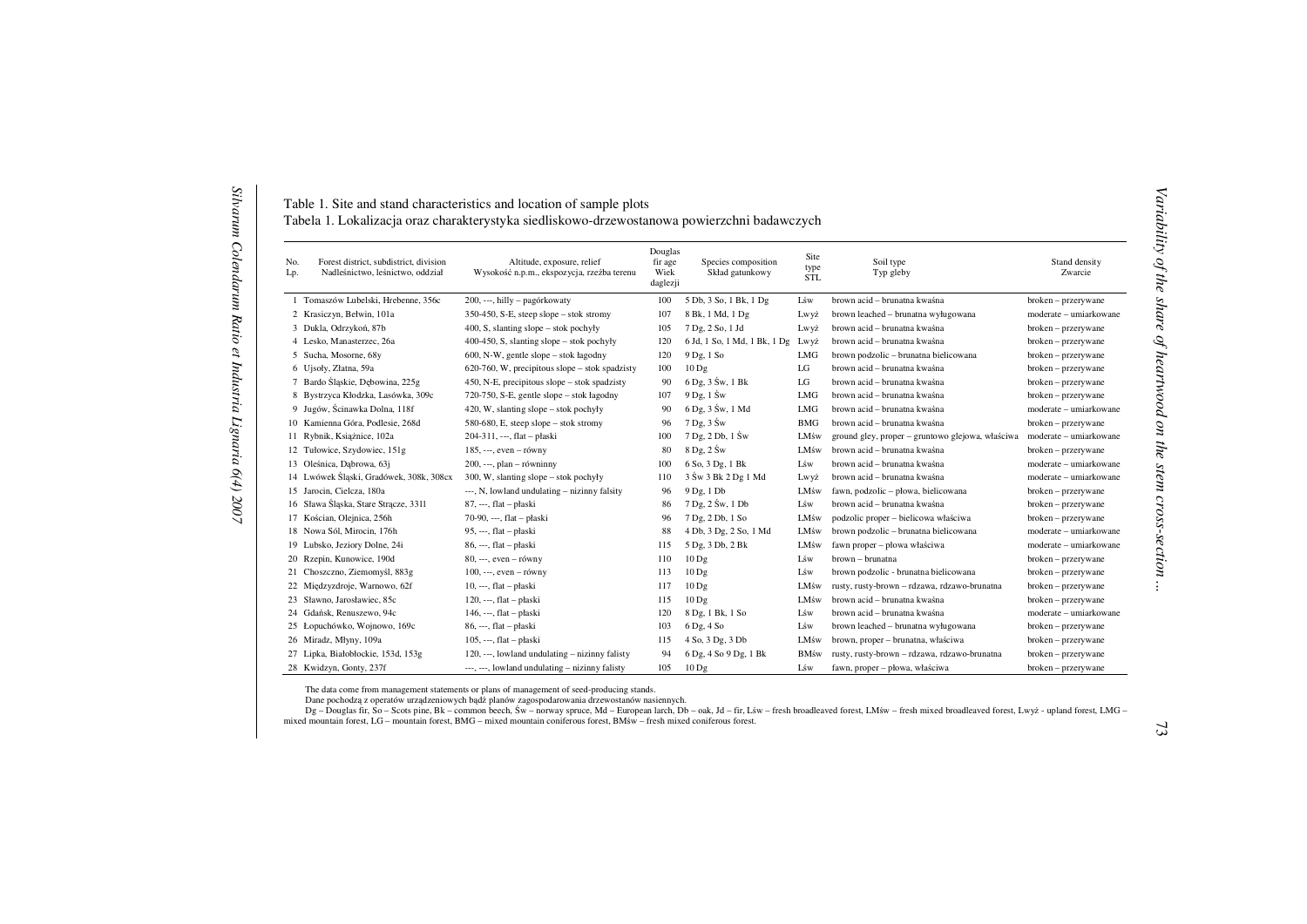## **RESULTS**

The average share of heartwood on the stem cross-section for all the analysed trees was 70.4% (Table 2). The lowest average value – 53.0% was noted on a plot in Lesko, and the highest one – 78.1% in Rybnik. The standard deviation of the analysed feature between the plots was 4.9%, with the lowest differentiation of the feature on the plot in Sławno, and the highest in Lesko.

| Table 2. Basic statistics of share of heartwood on analysed sample plots      |
|-------------------------------------------------------------------------------|
| Tabela 2. Podstawowe statystyki udziału twardzieli na badanych powierzchniach |

| Number and name<br>of sample plot<br>Numer i nazwa po-<br>wierzchni badawczej | Minimum<br>Minimum | Average<br>Średnia | Maximum<br>Maksimum | Standard deviation<br>Odchylenie stan-<br>dardowe |
|-------------------------------------------------------------------------------|--------------------|--------------------|---------------------|---------------------------------------------------|
| 1. Tomaszów                                                                   | 37.6               | 73.4               | 83.9                | 10.7                                              |
| 2. Krasiczyn                                                                  | 60.7               | 72.4               | 83.9                | 7.0                                               |
| 3. Dukla                                                                      | 47.9               | 68.2               | 86.0                | 11.9                                              |
| 4. Lesko                                                                      | 18.9               | 53.0               | 71.3                | 12.7                                              |
| 5. Sucha                                                                      | 60.5               | 73.4               | 90.5                | 7.2                                               |
| 6. Ujsoły                                                                     | 63.4               | 70.0               | 74.7                | 4.0                                               |
| 7. Bardo Śląskie                                                              | 60.7               | 73.4               | 85.5                | 8.1                                               |
| 8. Bystrzyca Kłodzka                                                          | 62.5               | 74.5               | 86.8                | 6.3                                               |
| 9. Jugów                                                                      | 58.7               | 73.1               | 86.8                | 9.4                                               |
| 10. Kamienna Góra                                                             | 68.9               | 75.1               | 82.3                | 4.0                                               |
| 11. Rybnik                                                                    | 55.6               | 78.1               | 92.8                | 11.7                                              |
| 12. Tułowice                                                                  | 35.1               | 66.0               | 78.2                | 10.5                                              |
| 13. Oleśnica Śląska                                                           | 52.7               | 68.2               | 81.9                | 9.4                                               |
| 14. Lwówek Śląski                                                             | 60.2               | 70.7               | 79.9                | 5.6                                               |
| 15. Jarocin                                                                   | 56.6               | 64.9               | 74.3                | 5.2                                               |
| 16. Sława Śląska                                                              | 64.7               | 72.5               | 78.8                | 5.0                                               |
| 17. Kościan                                                                   | 55.5               | 69.6               | 80.0                | 6.3                                               |
| 18. Nowa Sól                                                                  | 51.0               | 67.0               | 83.0                | 7.6                                               |
| 19. Lubsko                                                                    | 51.6               | 68.1               | 75.7                | 6.2                                               |
| 20. Rzepin                                                                    | 48.6               | 70.1               | 83.0                | 10.3                                              |
| 21. Choszczno                                                                 | 61.8               | 70.2               | 79.0                | 5.2                                               |
| 22. Międzyzdroje                                                              | 42.7               | 62.5               | 72.0                | 8.5                                               |
| 23. Sławno                                                                    | 64.2               | 71.2               | 78.1                | 3.9                                               |
| 24. Gdańsk                                                                    | 61.6               | 73.4               | 86.4                | 7.4                                               |
| 25. Łopuchówko                                                                | 62.0               | 74.8               | 88.3                | 8.2                                               |
| 26. Miradz                                                                    | 60.5               | 72.7               | 84.0                | 7.0                                               |
| 27. Lipka                                                                     | 53.5               | 69.8               | 81.7                | 7.3                                               |
| 28. Kwidzyn                                                                   | 66.7               | 76.2               | 86.8                | 5.5                                               |
| Average – Średnia                                                             | 18.9               | 70.4               | 92.8                | 4.9                                               |

*Acta Sci. Pol.*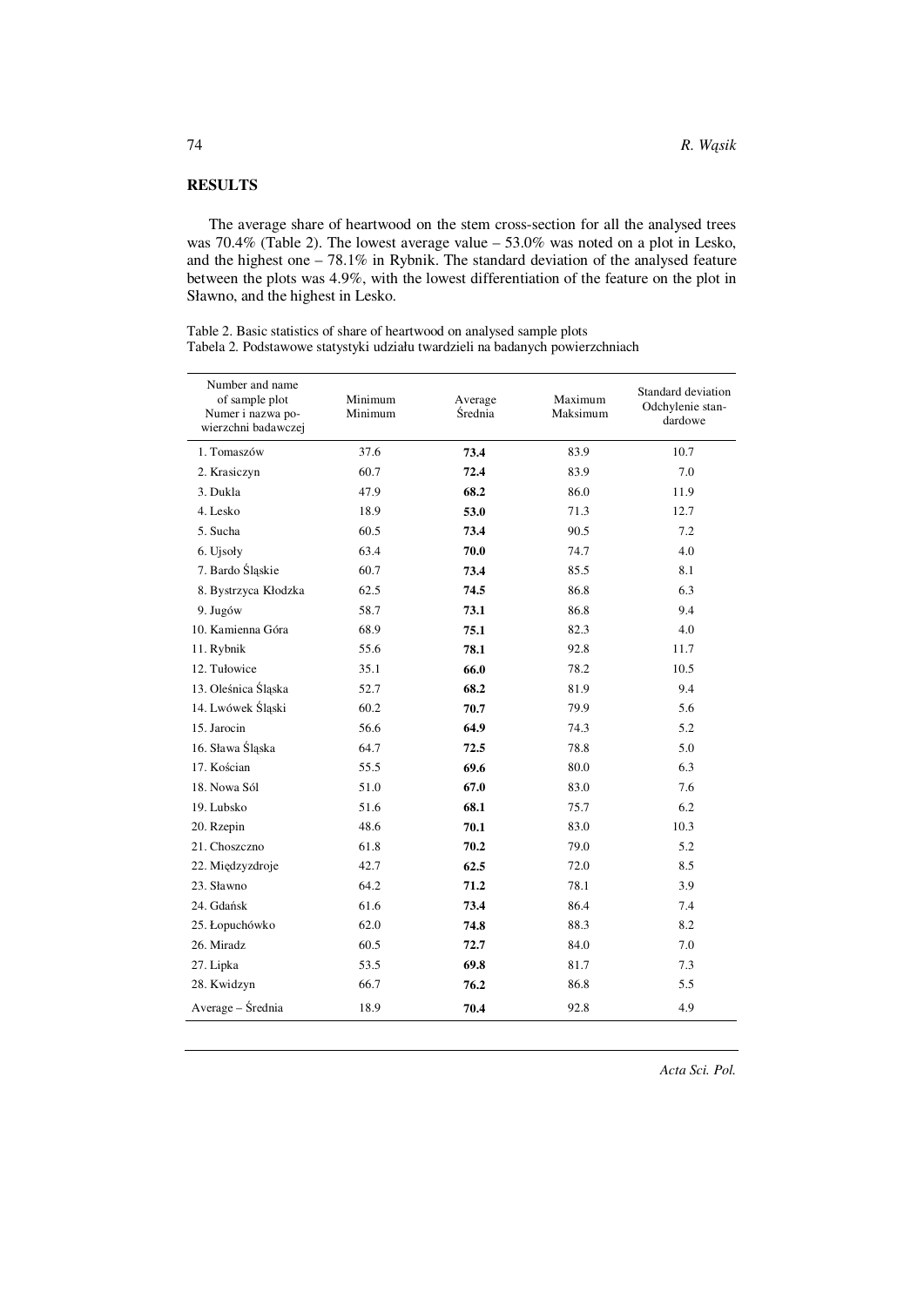Figure 1 shows that in almost half of the Douglas firs under analysis the share of heartwood did not exceed 70% of the stem cross-section and that in 11% of the trees the share was higher than 80%.



Fig. 1. Share of trees in heartwood share classes Rys. 1. Frekwencje drzew w klasach udziału twardzieli

The average share of heartwood in trees of the V age class reached 70.8% and was by 0.7% higher than the VI class; however, these differences were not significant ( $p =$ 0.7746). Similarly, no significant differences were noted between trees growing in moderate and broken stand density ( $p = 0.8297$ ); the average values amounted to, respectively, 71.3% and 70.1%.

In order to investigate into the relations between the share of heartwood on the stem cross-section and the parameters of the crown, analysis of correlation was applied. The values received were not significant and the strength of the correlation was weak (Table 3).

Next, relations were analysed between the condition of the trees and the share of heartwood. There were 77 trees (18.3%) trees of lush vitality, 303 trees (72.1%) subsumed under the group of trees of normal vitality and 40 trees (9.5%) subsumed under the group of trees of weak vitality. Statistical analysis did not show significant differences in the share of heartwood between these groups of tree vitality ( $p = 0.0626$ ). There is, however, a clear tendency towards increasing the share of heartwood on the stem cross-section of weak trees, as illustrated in Figure 2. The weak Douglas fir trees have the share of heartwood by about 2% higher than the trees in the remaining two groups.

|  | Table 3. Correlations of heartwood share and crown parameters |  |  |
|--|---------------------------------------------------------------|--|--|
|  | Tabela 3. Korelacje udziału twardzieli i parametrów korony    |  |  |

|                                         | Crown length<br>Długość korony |            | Relative crown length<br>Względna długość korony |            | Crown width<br>Szerokość korony |            |
|-----------------------------------------|--------------------------------|------------|--------------------------------------------------|------------|---------------------------------|------------|
| Share of heartwood<br>Udział twardzieli | $-0.0474$                      | D<br>0.333 | $-0.0504$                                        | p<br>0.304 | $-0.0426$                       | p<br>0.385 |

 $r$  – value of coefficient of correlation,  $p$  – significance level.

r – wartość współczynnika korelacji, p – poziom istotności.

*Silvarum Colendarum Ratio et Industria Lignaria 6(4) 2007*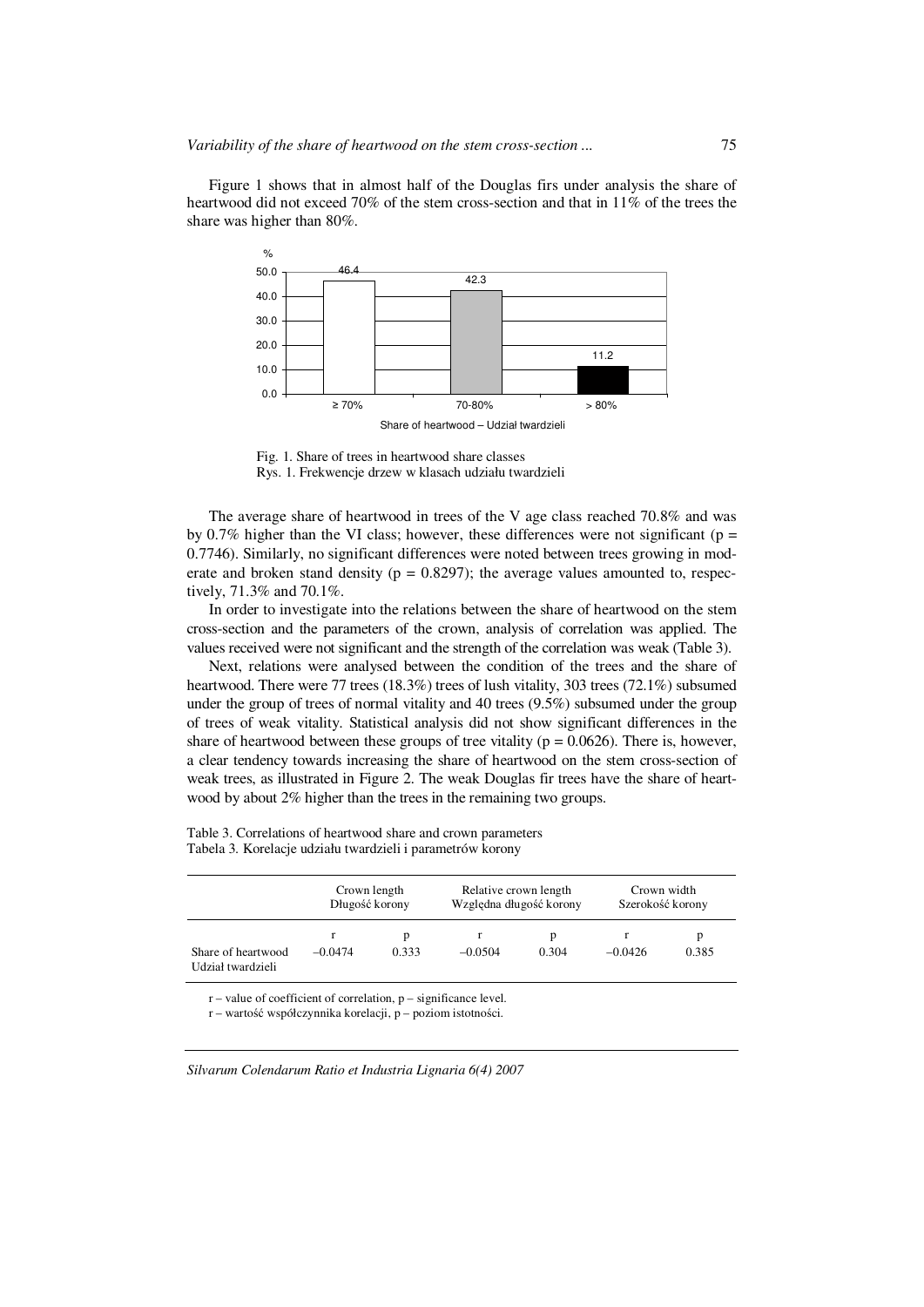







*Acta Sci. Pol.*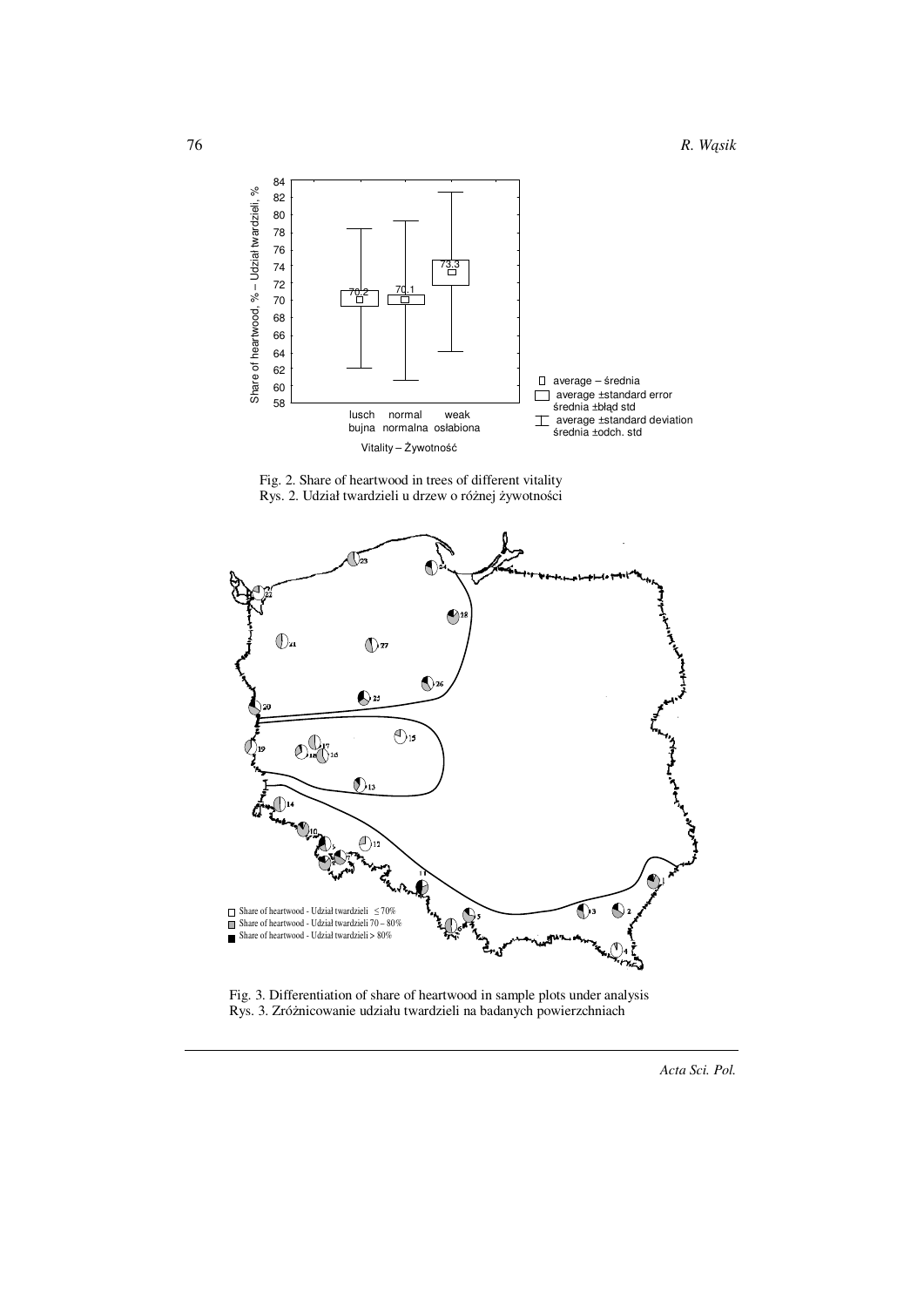The spatial differentiation of the share of heartwood in the research area is presented in Figure 3. The symbols stand for frequencies of trees in the distinguished classes of the share of heartwood. The results obtained allowed for distinguishing three areas in which Douglas fir shows differences in the analysed feature: the southern area, the central-western one and the north-western one. In the stands of the southern area (sample plots 1-12 and 14), located in the highlands and mountains, the dominant Douglas fir trees were ones whose heartwood zone exceeded 70% of the stem cross-section. The share of heartwood did not exceed this value in most of the trees only on two plots (4 and 11). On sample plots in the central-western area (plot 13 and 15-19), located in the Wielkopolska and Śląska Lowland and in the Wał Trzebnicki ridge of hills, almost half or over half of the trees had the share of heartwood below 70% of the stem crosssection. Moreover, on plots 15, 16, 17 and 19, no tree had the share of heartwood over 80% and on plot 18 only one Douglas fir tree did.

In the stands located in the north-western area (plots 20-28), located in the Pobrzeże Słowińskie coast and the lake districts of Pojezierze Pomorskie and partly Pojezierze Wielkopolskie, the differentiation of the feature had a certain direction. In the eastern and southern parts of the distinguished area, the dominant Douglas fir trees had a higher share of heartwood while towards the north-west the share was decreasing.

#### **DISCUSSION**

The timber of Douglas fir is regarded as very durable, which is connected with the presence of coloured heartwood [Chylarecki 2004].

In the present research, the share of heartwood on the stem cross-section was on average 70.4%. Similar results were obtained by Kydryńska-Michałowska [1962], who analysed the technical properties of Douglas fir in the Ujsoły Forest District (RDLP Katowice – the Regional Directorate of State Forests Katowice). Slightly higher values than the ones received in the present research were obtained by Wieruszewski [2004], who examined 23 trees on four sample plots in the northern and central-western part of Poland. The average values from the measurements taken by the quoted author ranged between 84.1-86.3%. Discrepancies between the research quoted and the present study may be due to different methods and number of samples.

The share of heartwood showed relatively slight differentiation between the analysed populations, which is reflected in a low coefficient of variability (7.0%). Larger differentiation occurred within the sample plots. The fact that the value of the coefficient of variability was higher on the plot in Lesko than on the others may be due to the presence of two slightly younger trees in the group under research.

No significant differences concerning the share of heartwood were noted between the stands of the V and VI age classes, which allows for the conclusion that in older trees this feature becomes established and assumes a similar level. This is confirmed by the research done by Kydryńska-Michałowska [1962], whose results for 73 trees were similar to those in the present study; Wieruszewski [2005] conducted research in stands aged 83-90 years and obtained slightly higher values.

The obtained coefficients of correlation between the share of heartwood and crown parameters were not significant and remained within the range of a faint correlation [Stanisz 1998]. The conclusion is that crown formation in older Douglas fir trees will

*Silvarum Colendarum Ratio et Industria Lignaria 6(4) 2007*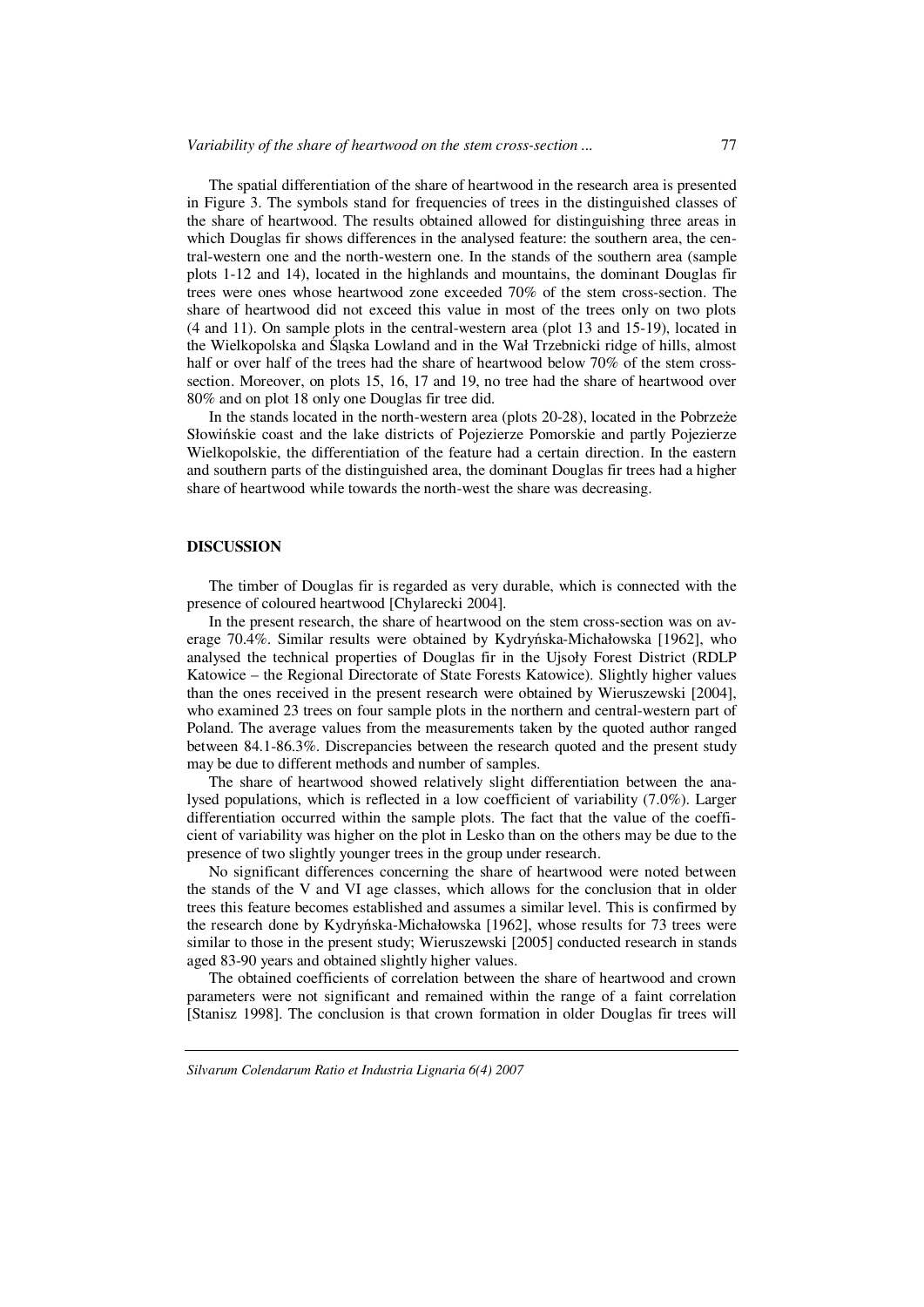not have a significant influence on the share of sapwood and heartwood on the stem cross-section. However, it is possible that in stands of younger age classes the reduction of the crown may affect the formation of heartwood. Such a reaction was examined by Pazdrowski [2004] in brashed pine trees. The author noted that after 36 years from brashing, consisting in shortening living crowns in various degrees, a higher share of heartwood was found in brashed pine trees than in unbrashed ones.

The present research did not show any significant differences of the share of heartwood between Douglas fir trees of varying vitality; however, a tendency towards increasing the share of this zone was noted in weak trees. Similar results for pine trees from southern Poland were obtained by Niedzielska et al. [2001]; trees of lush vitality in relation to the weak ones had the share of sapwood by 5% higher on the radius.

Analysis of the spatial differentiation of the share of heartwood in Douglas fir in Poland allowed for distinguishing three areas: the southern and north-western ones, where the share of heartwood was higher, and the central-western one, where it was lower. This division is similar to the dendroclimatic regions distinguished for Douglas fir by Feliksik and Wilczyński [2004]. These authors showed a strong influence of thermopluvial conditions on the physiological processes in this species. Therefore it seems that changing climatic conditions are the factor which may have an influence on the formation of the share of heartwood in Douglas fir.

#### **CONCLUSIONS**

1. The average share of heartwood on the stem cross-section in all analysed Douglas fir trees was  $70.4\%$ , reaching – in particular sample plots – the values ranging from 53.0% to 78.1%.

2. No significant relations were found between crown parameters and the share of heartwood in the analysed trees; the formation of crown sizes by means of the regulation of stand density in older Douglas fir stands should not influence this feature of timber.

3. In the area of Poland there were distinguished three areas: the southern and northwestern ones, where the share of heartwood was higher, and the central-western one, where it was lower. These areas may be helpful for timber industry enterprises looking for Douglas fir timber with a higher or lower share of heartwood, responsible for different degrees of durability and susceptibility to saturation.

#### **REFERENCES**

Chylarecki H., 2004. Daglezja w lasach Polski [Douglas fir in the forests of Poland]. Bogucki Wyd. Nauk. Poznań [in Polish].

Feliksik E., Wilczyński S., 2004. Regiony dendroklimatyczne daglezji zielonej (*Pseudotsuga menziesii* (Mirb.) Franco) w Polsce [Dendroclimatic regions of Douglas fir (*Pseudotsuga menziesii* (Mirb.) Franco) in Poland]. Sylwan 12, 23-30 [in Polish].

Leśnictwo 2005 [Forestry 2005]. Zakł. Wyd. Stat. GUS Warszawa [in Polish].

Kydryńska-Michałowska M., 1962. Ocena drewna jedlicy zielonej z Beskidu Żywieckiego jako surowca tartacznego [Evaluation of the wood of Douglas fir from the Beskid Żywiecki Mts as sawn timber]. Sylwan 3, 41-53 [in Polish].